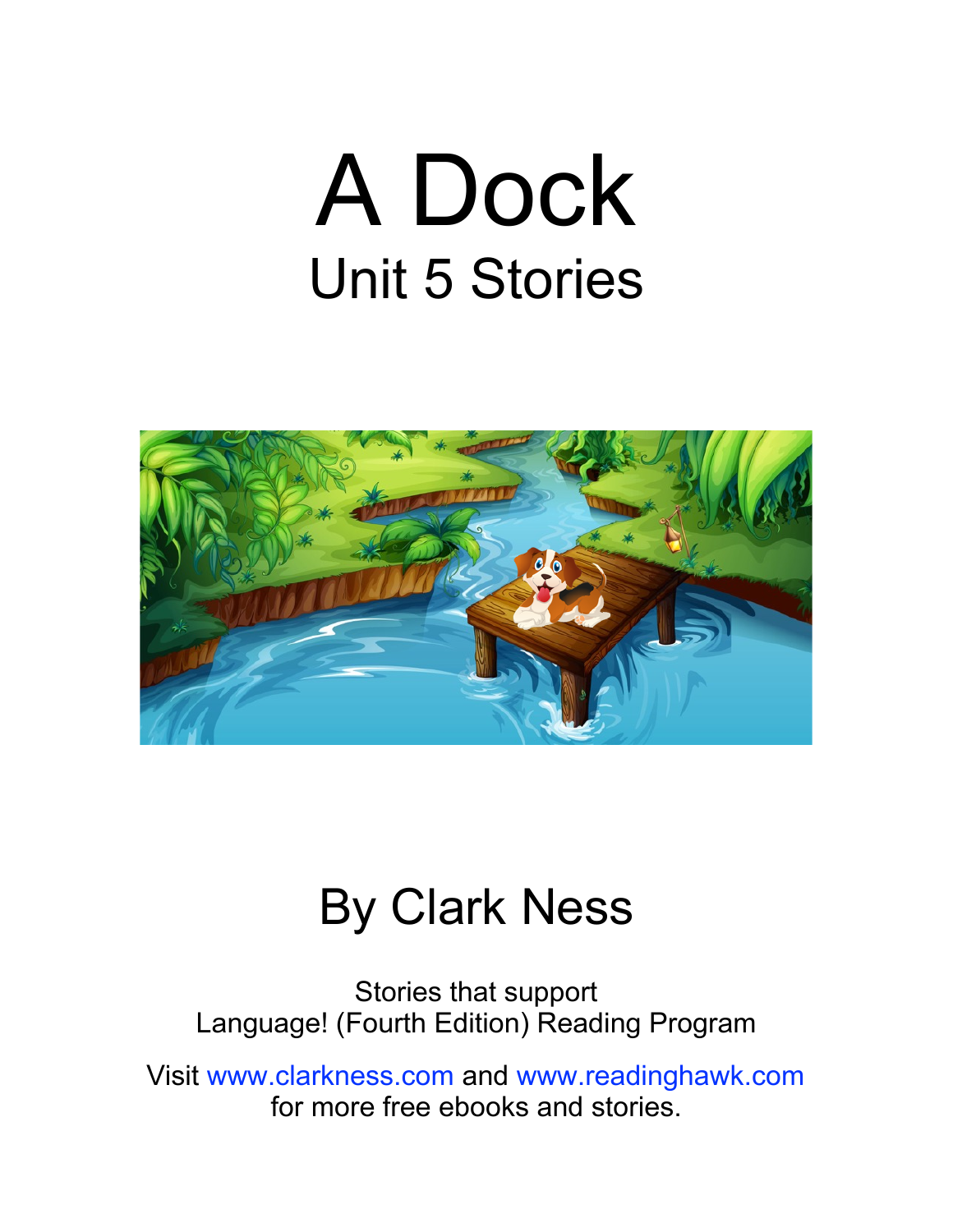## A Dock



# There is a dog. There is a dock. The dog is on the dock. The dog is Nip. Nip is a dog on the dock.

Story Level - Unit 5 25 words in text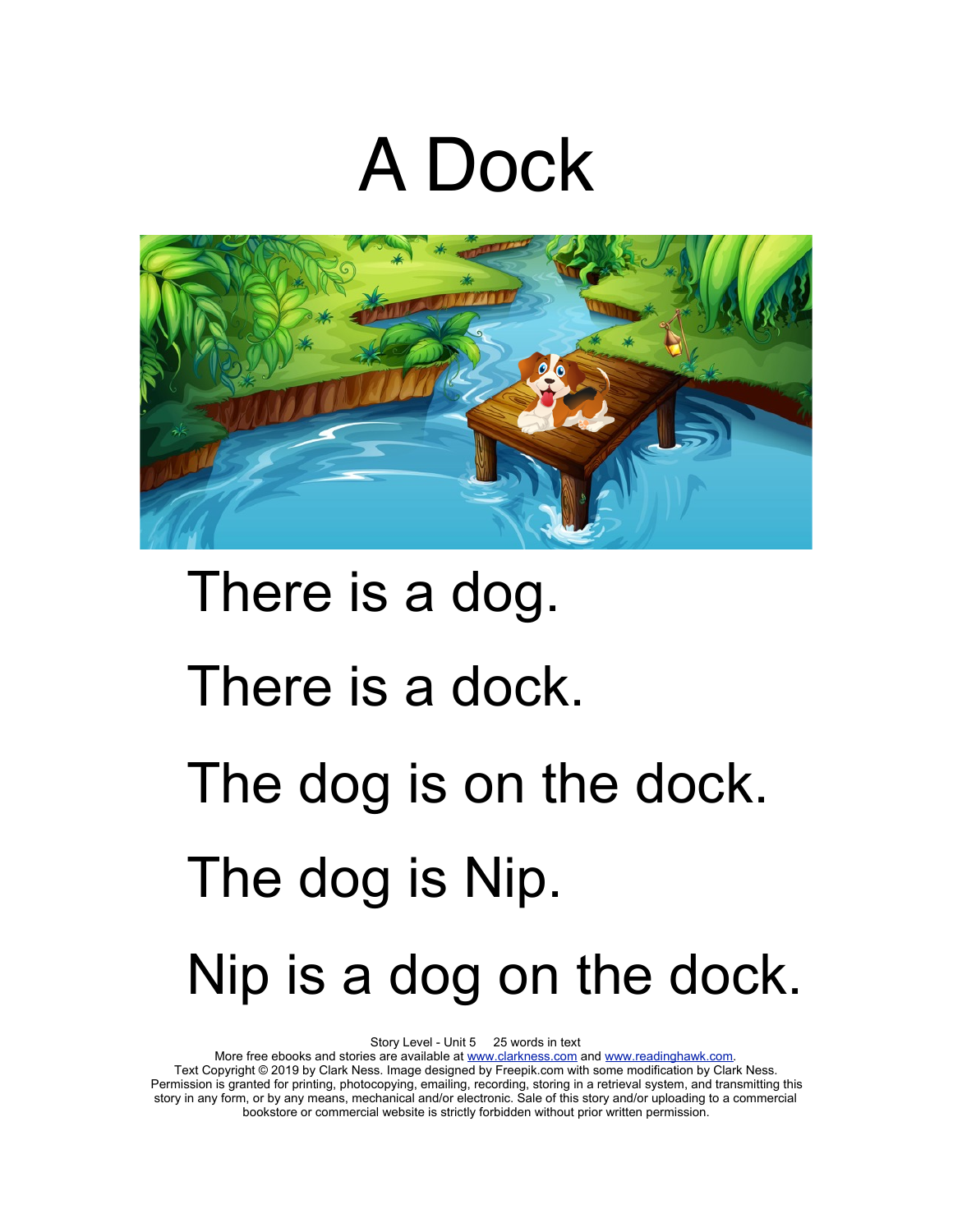

# This is Bill. Bill is ill. Bill is ill and got a pill. Bill is still ill. "I am ill. I got a pill and I am still ill," said sad Bill.

Story Level - Unit 5 32 words in text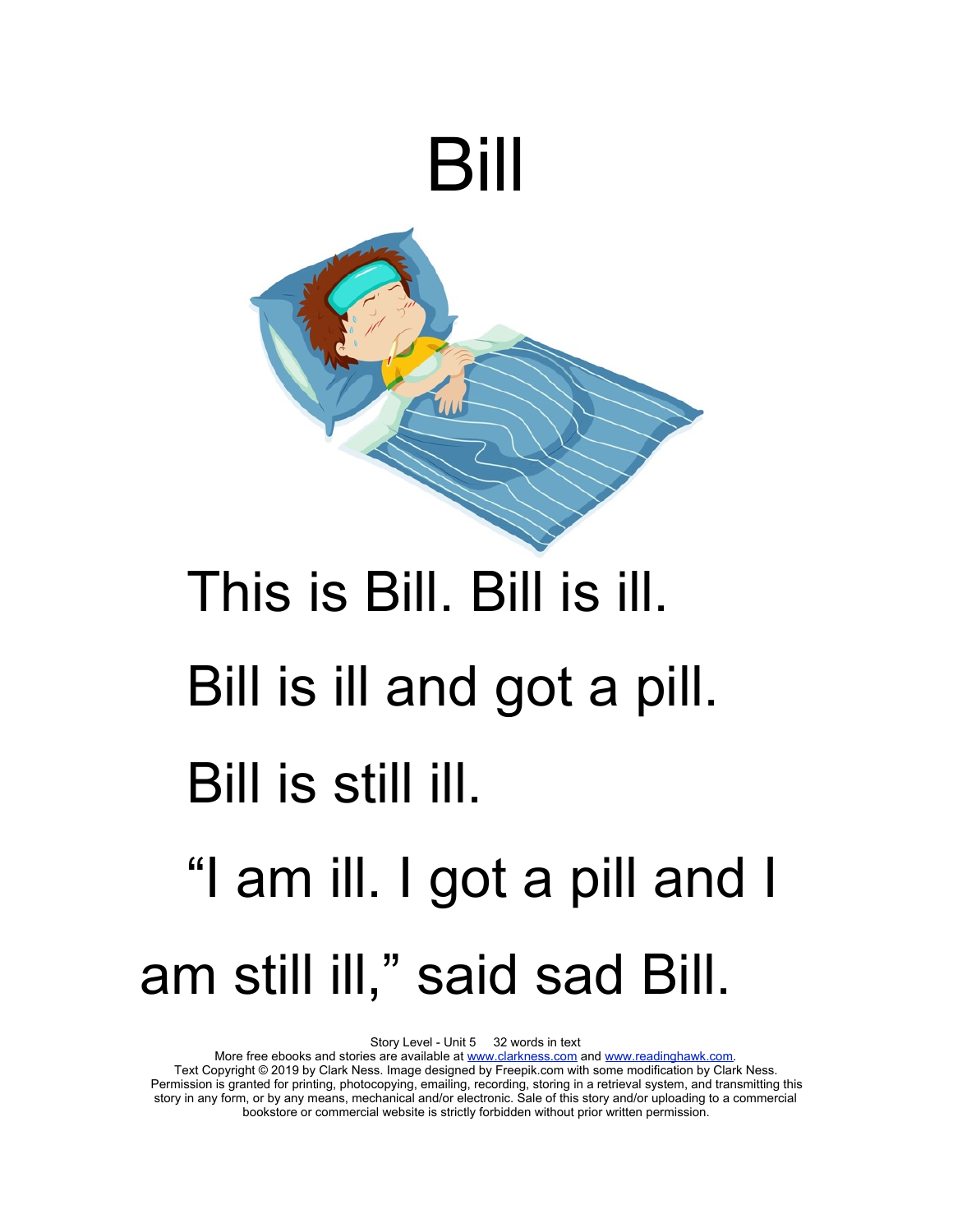

### "I am Rob," said Rob. "This is Mom and Jazz,"

### said Rob.

## "Jazz can give Mom a kiss," said Rob.

Story Level - Unit 5 20 words in text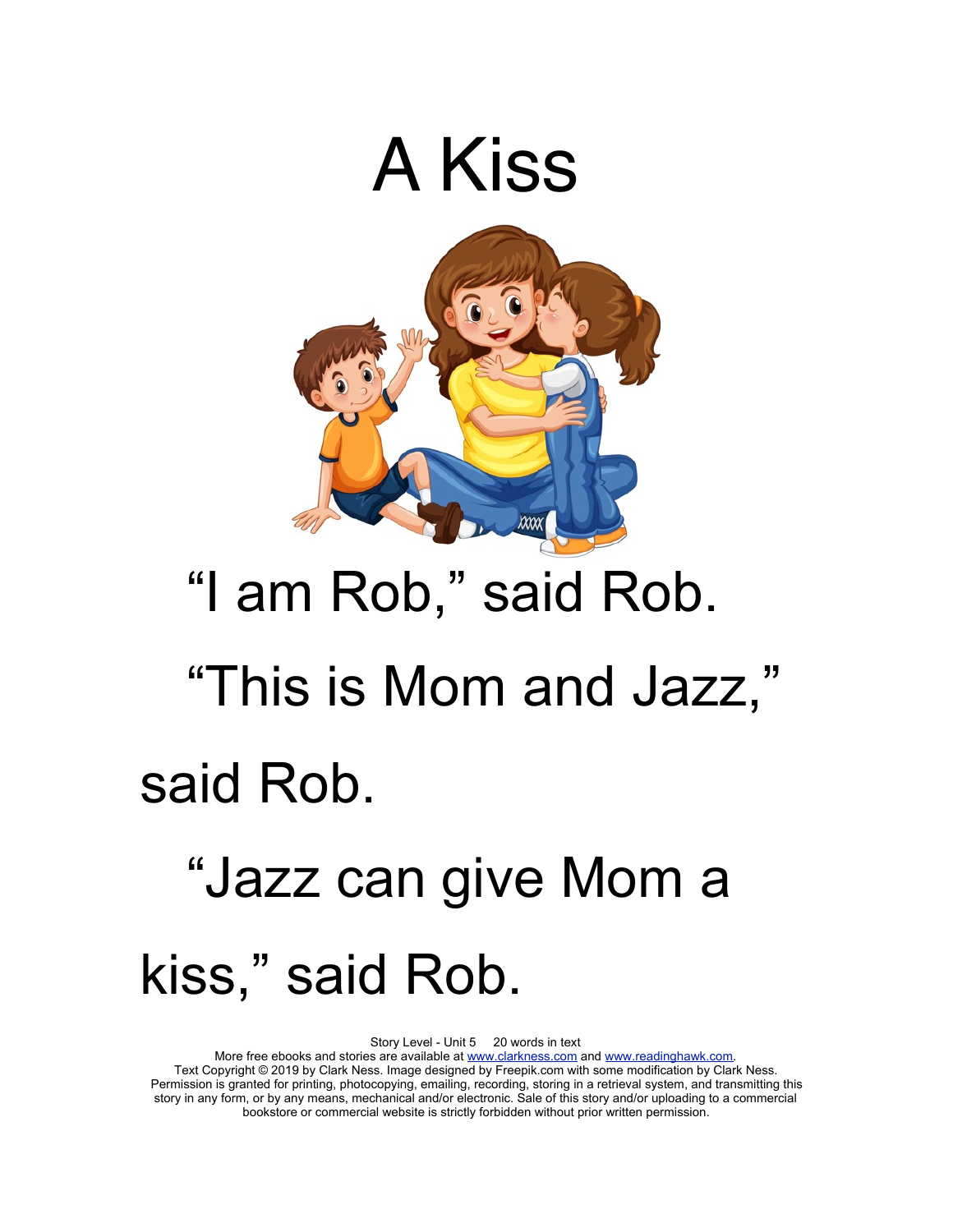

### There was a cop.

#### There was a bad man.

### "Stop!" said the cop. "I will not stop," said the

#### bad man.

Story Level - Unit 5 21 words in text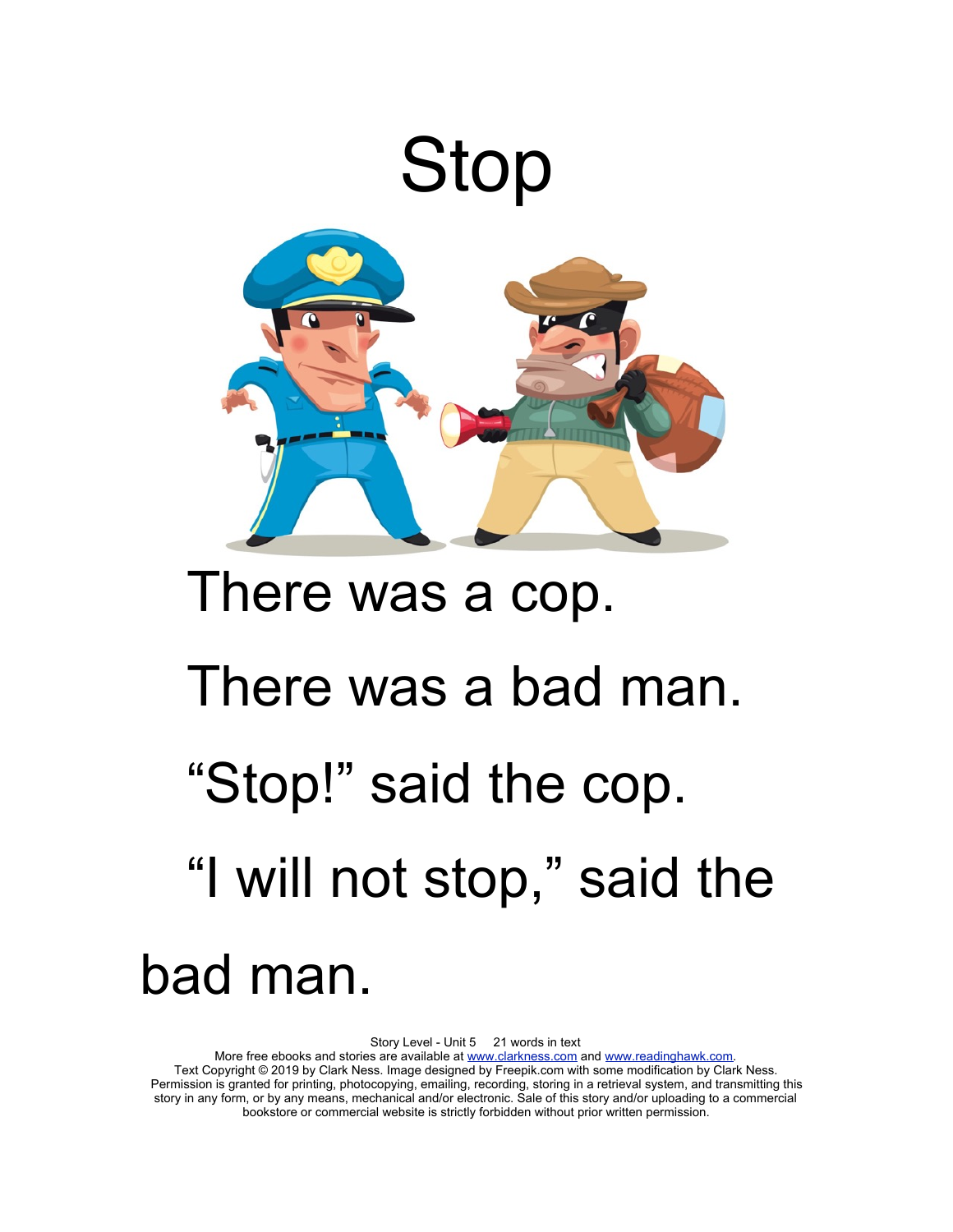## Glass of Milk



# This is a glass. It is big. There is milk in this glass. This is a big glass of

milk.

Story Level - Unit 5 20 words in text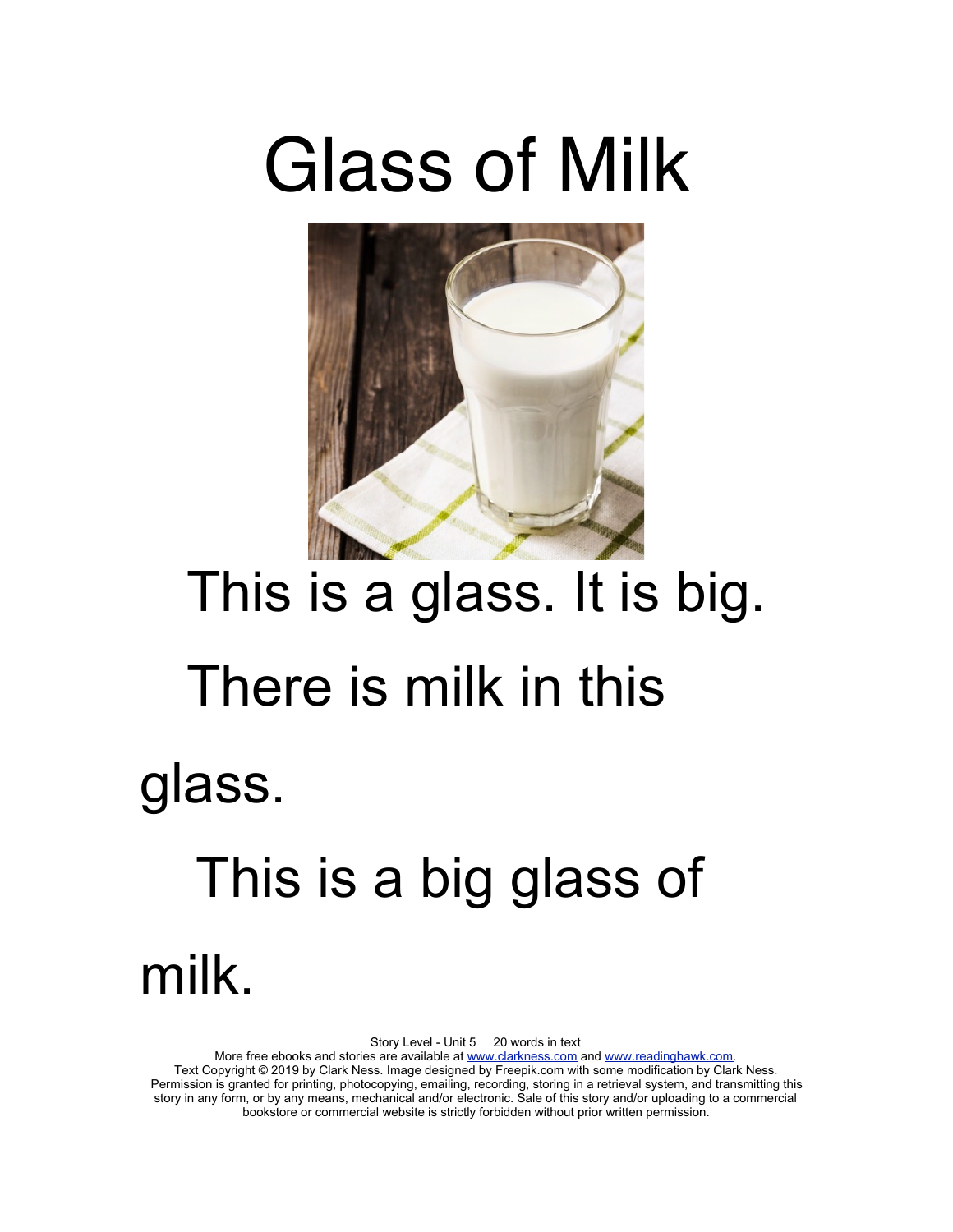## Cabin



### This is a cabin.

# A cabin can be grand. It is a grand cabin. It is a log cabin. It is a grand log cabin.

Story Level - Unit 5 25 words in text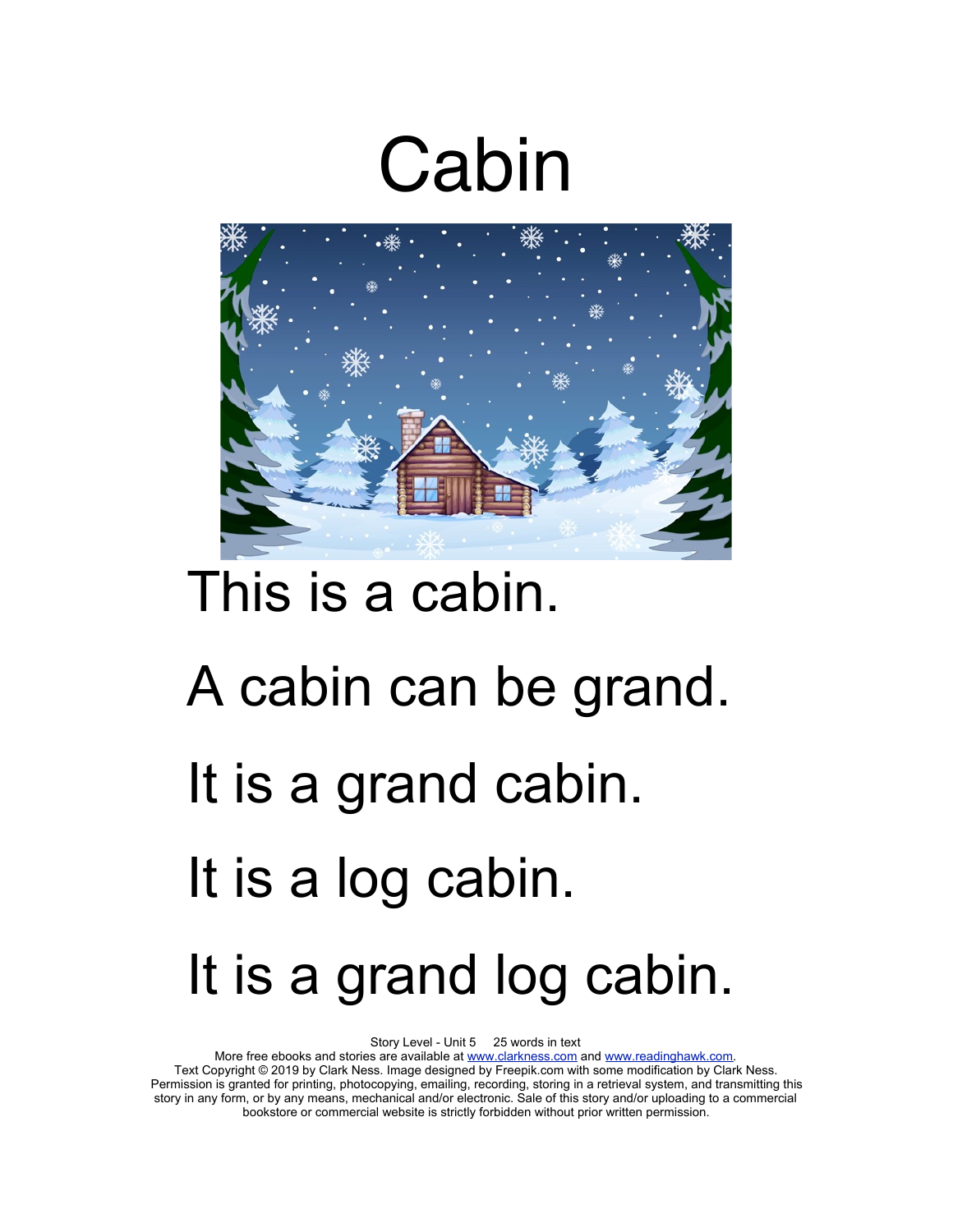

### This is Zip.

#### He can sit.

# Zip has a dog tag. He is a big dog. Zip is not a lapdog.

Story Level - Unit 5 21 words in text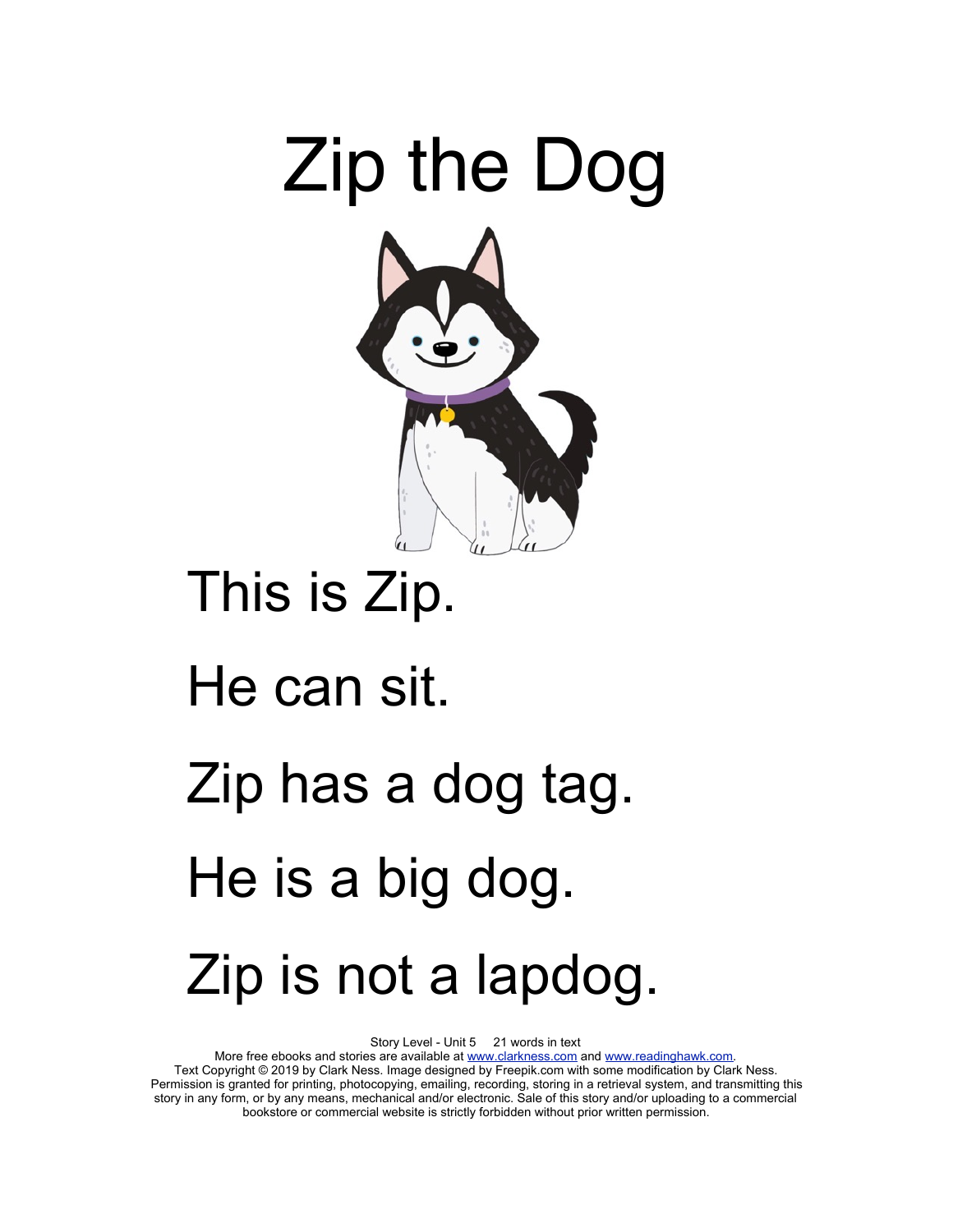# Hotdog Stand



### This is Rob.

#### Rob has a stand.

### It is a hotdog stand.

### "I have a hotdog stand,"

said Rob.

Story Level - Unit 5 19 words in text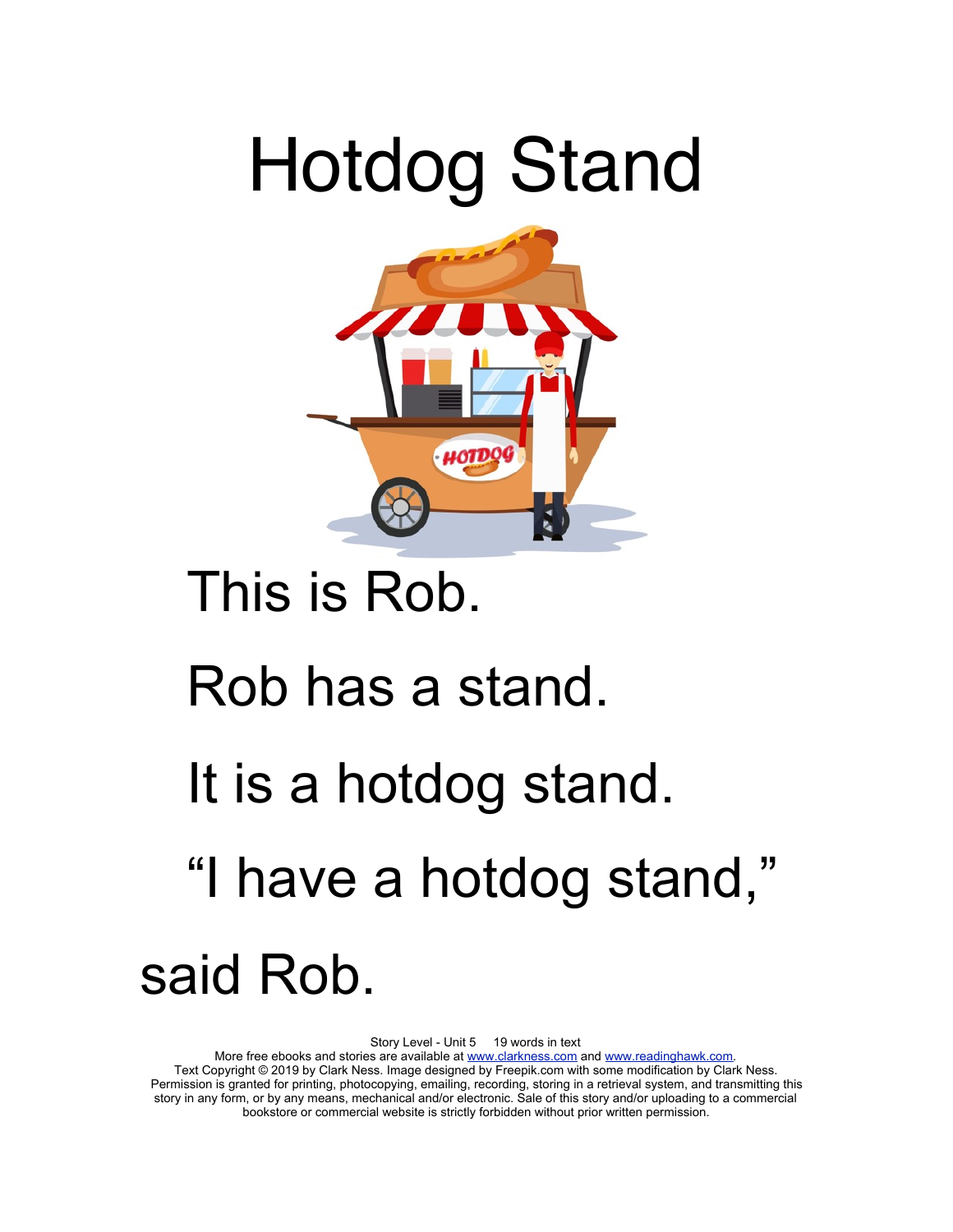## Windmill



### This is a windmill.

#### There is a man.

### The man is Bill.

## "This is a windmill. It is big," said Bill.

Story Level - Unit 5 21 words in text